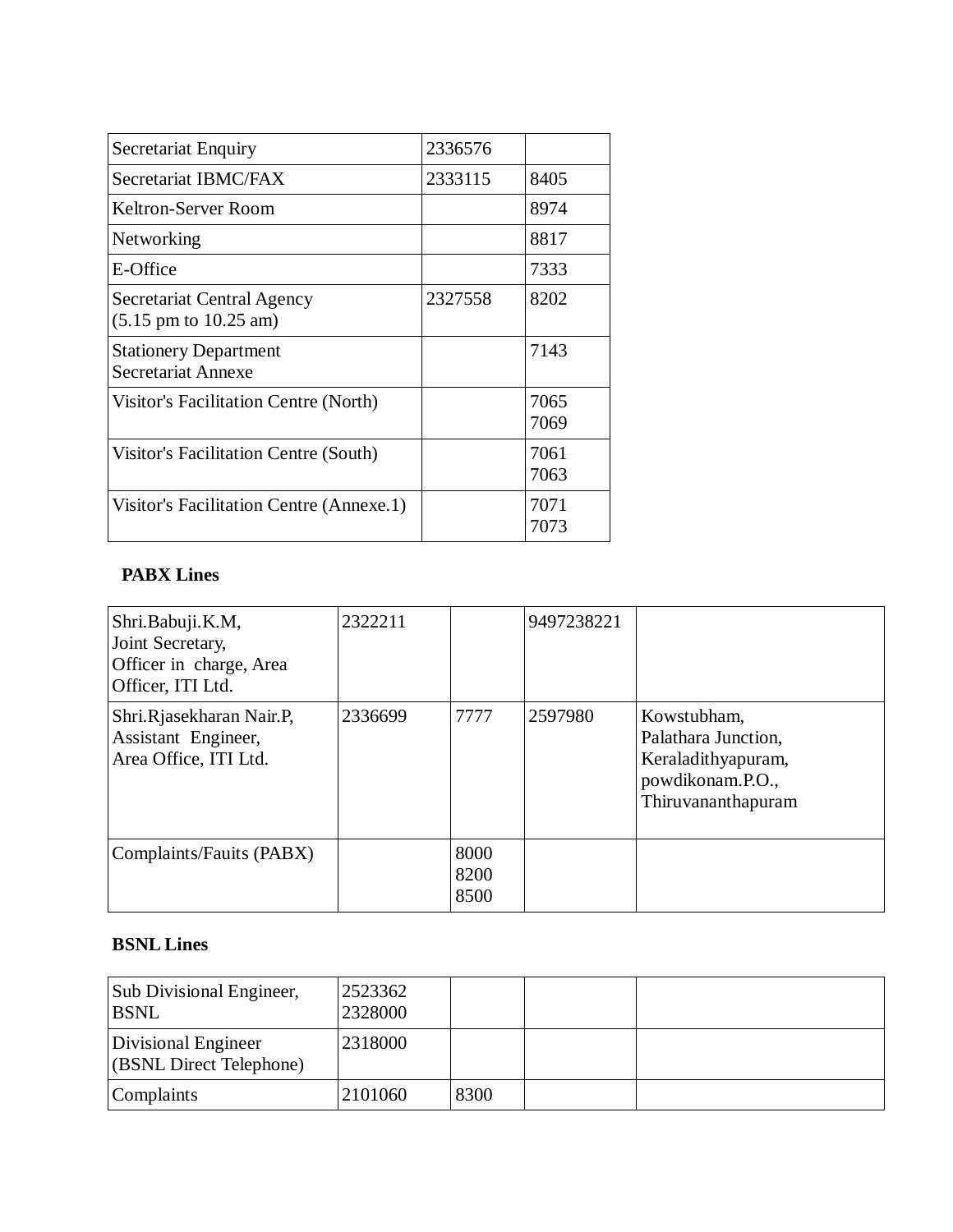| Direct Telephones (BSNL) | 8600 |  |  |  |
|--------------------------|------|--|--|--|
|--------------------------|------|--|--|--|

# **Durbar Hall, Reception Offices and keyboards**

| Durbar Hall                                                            |         | 8824 |
|------------------------------------------------------------------------|---------|------|
| <b>Chief Reception Officer</b><br>Room No.349, Main<br><b>Building</b> | 2327556 | 8202 |
| Key Board Main Block                                                   |         | 8089 |
| <b>Key Board Annexe</b>                                                |         | 8931 |

# **Security Offices**

| Shri.Sigimon George,<br><b>Chief Security Officer</b><br>(Assistant Commandant)                     | 23200<br>38  | 8374 | 9447246103                 | TC 1/145<br>Kareethara House,<br>Kottamugal Junction,<br>Nalanchira.P.O.,<br>Thiruvananthapuram |
|-----------------------------------------------------------------------------------------------------|--------------|------|----------------------------|-------------------------------------------------------------------------------------------------|
| Shri.Sunilraj.B.V,<br><b>Security Officer</b><br>(Inspector of Police)<br>Ground Floor, North Block | 25171<br>15  | 7115 | 0472-2800256<br>9447350133 | Vimalasadanam,<br>Anad.P.O.,<br>Nedumangad-695544                                               |
| Shri.Sasi.K<br><b>Security Officer</b>                                                              |              | 7207 | 9447787115                 | <b>Kattil House</b><br><b>Chorode East</b><br>Vadakara, Kozhikode                               |
| <b>Assistant Security Officer</b><br><b>Main Block</b>                                              | 8641         |      |                            |                                                                                                 |
| <b>Assistant Security Officer</b><br>(Annexe)                                                       | 7138<br>8931 |      |                            |                                                                                                 |
| <b>Security Officer</b><br>(North Block)                                                            | 7115         |      |                            |                                                                                                 |
| Sergeant 1 & Lift Supervisor<br><b>Main Block</b>                                                   | 8401         |      |                            |                                                                                                 |
| <b>Sergeant II North Block</b>                                                                      | 8572         |      |                            |                                                                                                 |
| <b>Station Officer (Fire Force)</b>                                                                 | 8672         |      | 9446905741                 |                                                                                                 |
| <b>Police Guard Room</b>                                                                            | 8379         |      |                            |                                                                                                 |
| Secretariat Cantonment Gate                                                                         | 8025         |      |                            |                                                                                                 |
| Secretariat Canteen Gate                                                                            | 8024         |      |                            |                                                                                                 |
|                                                                                                     |              |      |                            |                                                                                                 |

# **Supervisors (Health and Garden)**